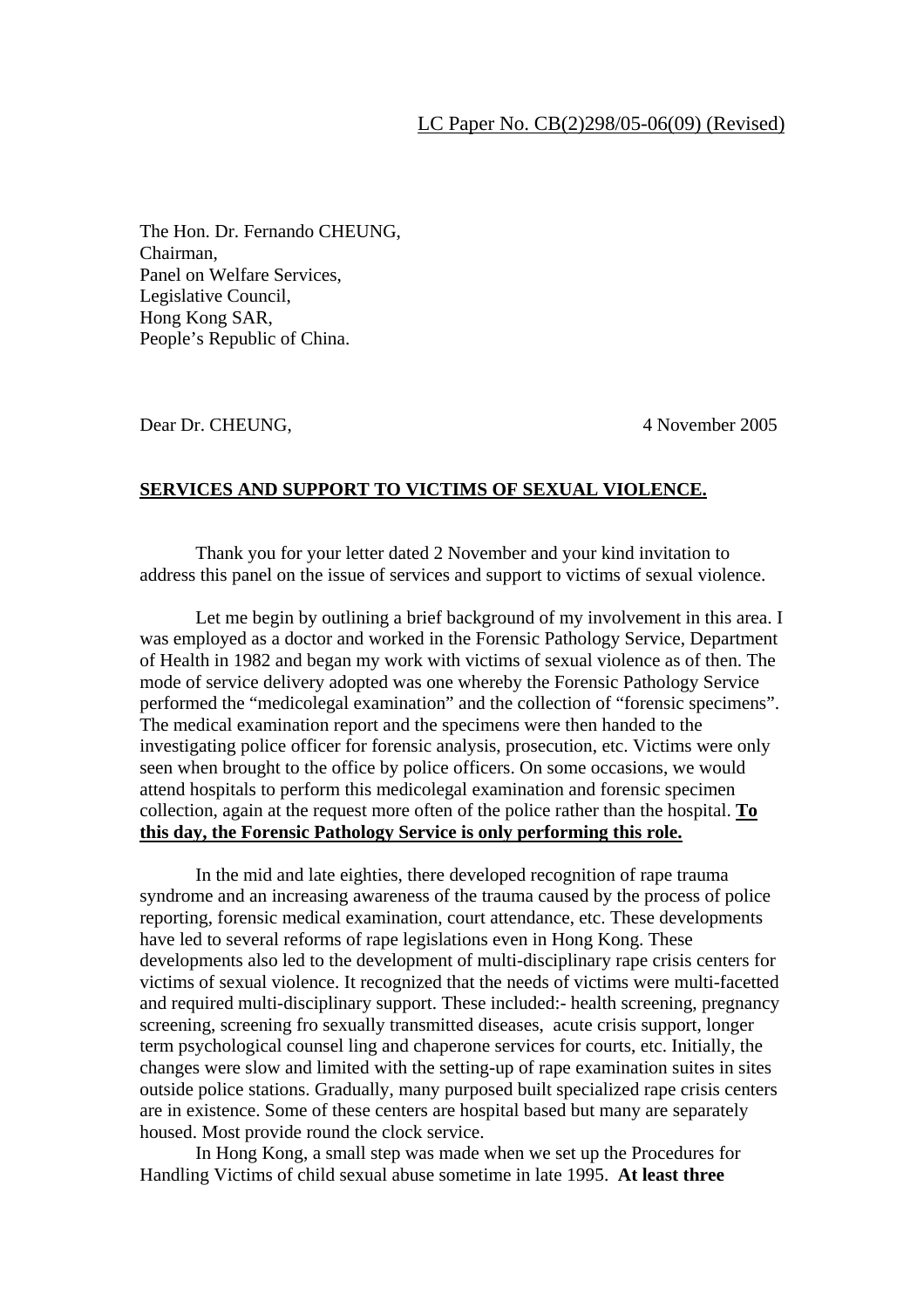**government premises were fitted out with examination suites, interview suites, etc for delivery of service to victims of child sexual abuse. These suites are still available although largely underutilized. These facilities are however not used for adult victims of sexual assaults.** 

Since 1995, on and off through various channels, the issue of services for victims of sexual assault was brought to the attention of government and was commented upon internationally at CEDAW. It was again highlighted at a conference organized by the Equal Opportunities Commission as well as at the Anniversary Conference of the Family Planning Association. Despite all these, there has been no systematic review of the services for adult victims of sexual violence, particularly rape.

 The Association Concerning Sexual Violence Against Women successfully obtained a grant from the Jockey Club as well as premises from Kwong Wah Hospital to establish Hong Kong first and only purpose built rape crisis center in 2001. This center adopted a one-stop service and multi-disciplinary approach to support victims of sexual violence. It encouraged the provision of required services to victims of sexual violence at its center named RainLily. The work of RainLily is self-evident and a formal evaluation report of its services have been produced and presented. I must at this point declare my interest; I am a member of the Steering Committee for RainLily.

 It is my humble view that RainLily by far provides the most comprehensive service for victims of sexual violence particularly rape. No other service agency, government or non-government is providing these services. **I understand that their funding period by the Jockey Club has ended and would strongly urged this panel to insist that the Government provides continuing support for what in effect is the only service of its kind in Hong Kong!** 

It is clear that RainLily alone is not reaching all victims of sexual violence and it is distressing to see what a victim of sexual violence will have to experience to obtain all the necessary services to meet with their needs and to help them to recover from the devastating experience of sexual violence. I attach a diagram to illustrate the difference in service delivery for a victim attending RainLily and one that is handled only by Government agencies. (See attached)

**In conclusion, I implore you and members of your Panel to look critically at the available services and to not only secure the continuous availability of funding for RainLily but to institute a review and reform of the current services available for victims of sexual violence so as to ensure that the unfortunate victims of sexual violence in our community is provided with the level of care and support of a place we proudly refer to as Asia's World City** 

Yours respectfully,

Dr Philip Beh Faculty of Medicine, The University of Hong Kong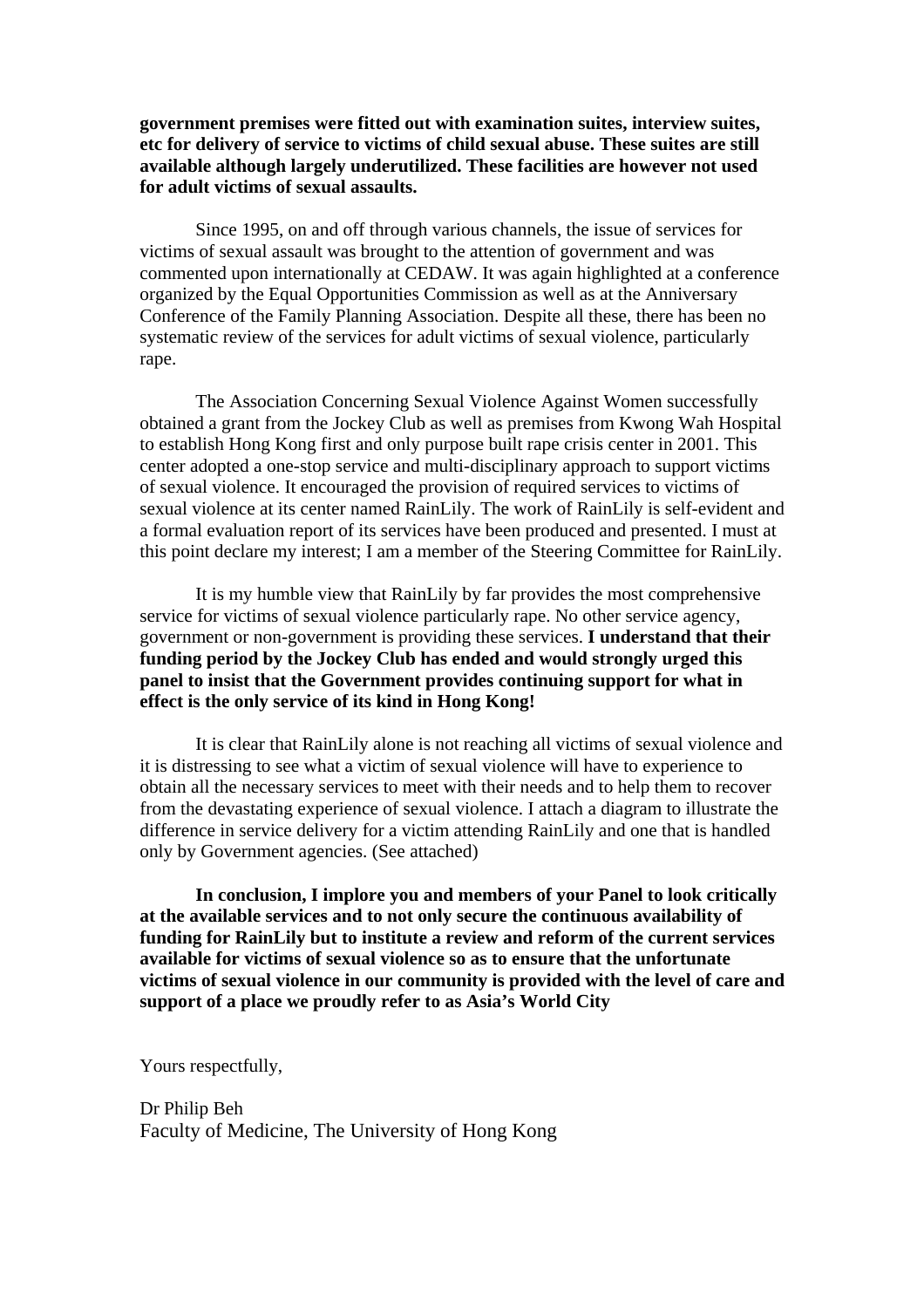## **SCHEMATIC OF SERVICE PROVISION BY RAIN-LILY**



 **RAIN-LILY CRISIS-CENTER**  Report to Police Medicolegal Examination Post-coital contraception Screening for S.T.D. Crisis Counseling Follow-up care Chaperone service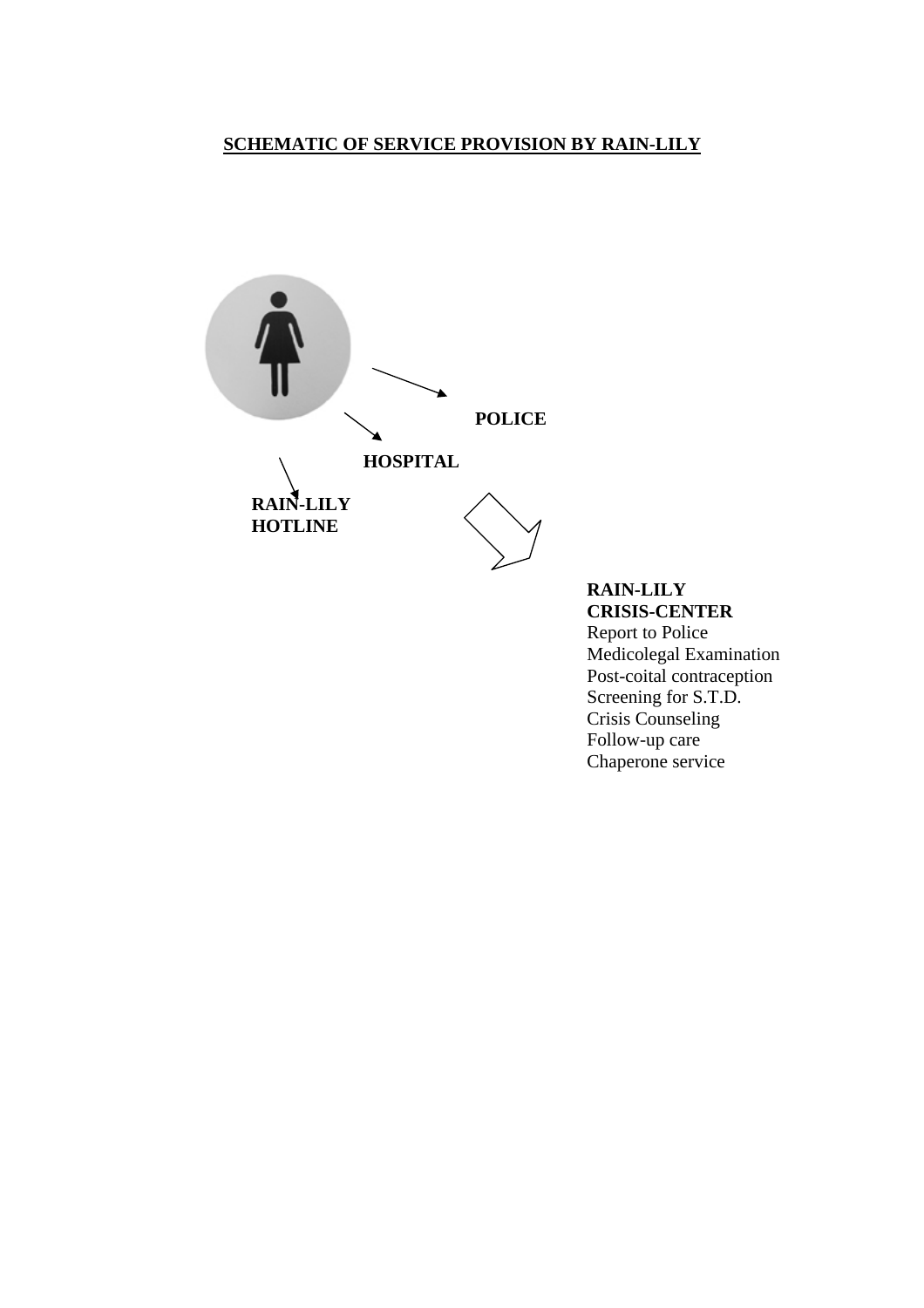## **SCHEMATIC OF NON-RAINLILY SERVICE DELIVERY**



Notes.

- 1. It is not uncommon that Police will first send a victim to the Hospital to determine if there are "life-threatening" conditions. Where, there are none, the victim will then be sent back to the police who will then arrange for examination with Forensic Pathology Service
- 2. Hospital doctors occasionally will contact Forensic Pathology Service and discuss the venue for the medicolegal examination; i.e. whether the victim